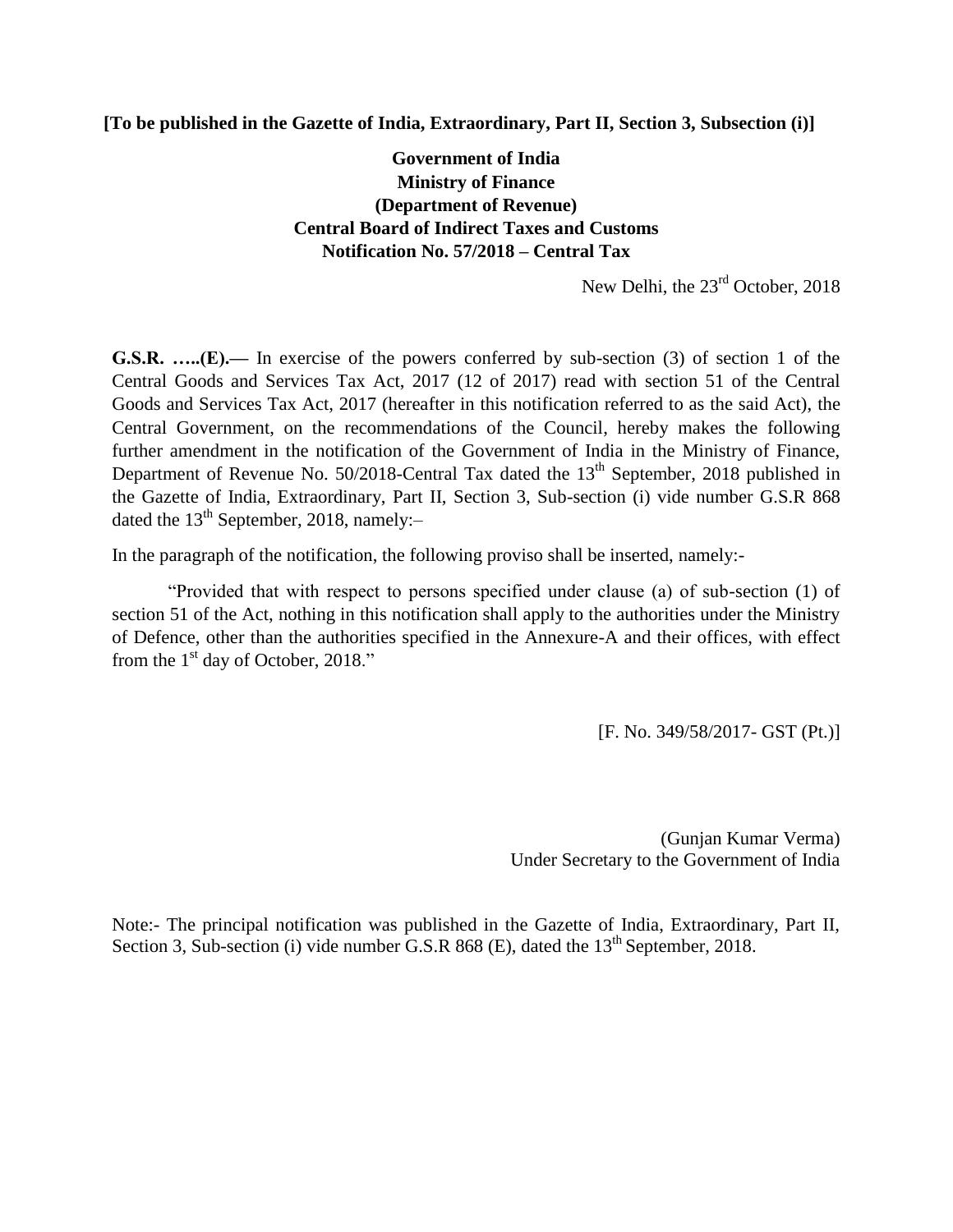## **ANNEXURE 'A'**

## **CODE NUMBERS ALLOTTED TO THE PRINCIPAL CONTROLLERS/CONTROLLERS OF DEFENCE ACCOUNTS**

| Sl. No. Designation of Controller / Office                         | Code No. |
|--------------------------------------------------------------------|----------|
| 1. Controller of Defence Accounts, Patna                           | 00       |
| 2. Pr. Controller of Defence Accounts (Pensions), Allahabad        | 01       |
| 3. Pr. Controller of Defence Accounts (Officers), Pune             | 02       |
| 4. Controller of Defence Accounts, (Army), Meerut                  | 03       |
| 5. Pr. Controller of Defence Accounts, Southern Command, Pune      | 04       |
| 6. Pr. Controller of Defence Accounts, Bangalore                   | 05       |
| 7. Pr. Controller of Defence Accounts, Western Command, Chandigarh | 06       |
| 8. Pr. Controller of Accounts (Factories), Kolkata                 | 07       |
| 9. Pr. Controller of Defence Accounts (Air Force), Dehradun        | 08       |
| 10. Pr. Controller of Defence Accounts (Navy), Mumbai              | 09       |
| 11. Controller of Defence Accounts (Funds), Meerut                 | 10       |
| 12. Pr. Controller of Defence Accounts, Northern Command, Jammu    | 12       |
| 13. Zonal Office (Pension Disbursement), Chennai                   | 13       |
| 14. AO DAD Min. of Defence (Civil), New Delhi                      | 14       |
| 15. Controller of Defence Accounts, Canteen Stores Dept., Mumbai   | 15       |
| 16. Pr. Controller of Defence Accounts, New Delhi                  | 16       |